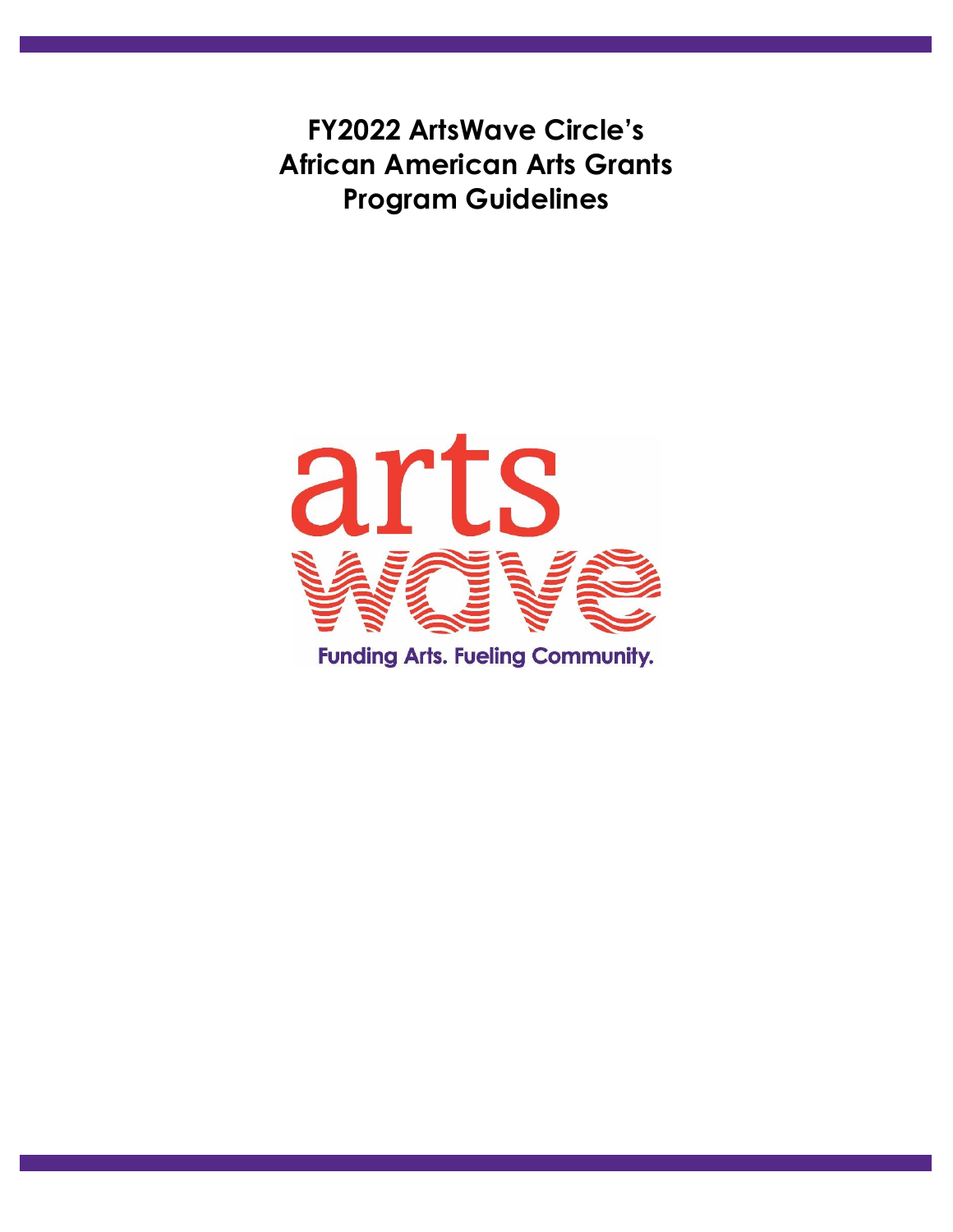## **ArtsWave Circle's African American Arts Grants– Program Guidelines**

ArtsWave believes that diversity in arts and cultural expressions creates a more inclusive and dynamic region. This belief aligns with the Blueprint for Collective Action's goals of deepening the roots of residents and bridging cultural divides through the arts. To provide more resources and build audiences for diverse cultural expressions, in 2020 ArtsWave announced a new African American Arts grantmaking initiative and a new performance series, Flow, featuring nationally and internationally renowned Black artists.

The Cincinnati region has a rich history of contributions by Black artists to the city's creative community and its thriving neighborhoods. Now in 2022, ArtsWave continues the Circle's African American Arts grants (Circle Grants), meant to connect local Black arts and cultural innovators with access to resources and opportunities to grow and thrive. Grants will be funded and determined, in part, by donors in ArtsWave's Circle of African American Leaders for the Arts.

# **Purpose**

ArtsWave Circle Grants will strengthen the capacity for arts presenting, producing, programming, and instruction at organizations led by or predominantly serving Black communities in the Cincinnati region. The program is one way that ArtsWave works to increase the sustainability of organizations that focus on the preservation and advancement of Black arts and culture. Eligible organizations have a mission related to the African American experience and a majority (51%+) of annual expenditures dedicated to arts and cultural activities.

# **Who May Apply**

To be eligible for the FY2022 Circle Grants Program, an organization must meet all of the following requirements:

- Have a 501(c)3 designation, be non-profit in nature, or have a non-profit fiscal agent (for-profit businesses are ineligible for grant funding);
- Have a mission related to the Black or African American experience and/or one or more Black artists in leadership roles;
- Have a majority (51%+) of the organization's annual expenditures dedicated to arts and cultural activities.
- Be based in the Cincinnati-Middletown, OH-KY-IN MSA, which includes the following counties: Brown, Butler, Clermont, Hamilton, and Warren Counties in Ohio; Boone, Bracken, Campbell, Gallatin, Grant, Kenton, and Pendleton Counties in Kentucky; and Dearborn, Franklin, Ohio, and Union Counties in Indiana.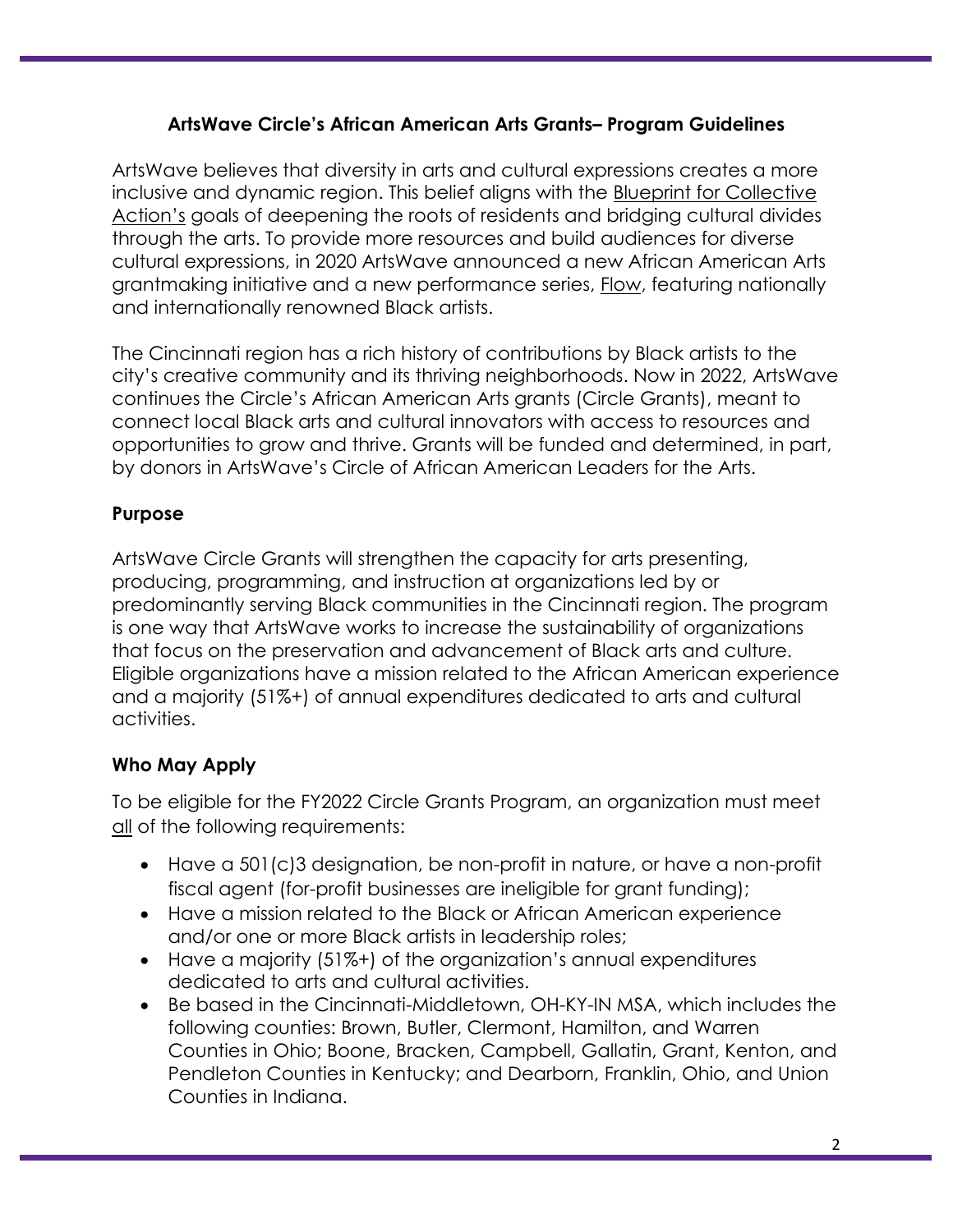- Have successfully completed all previous grant requirements, including outstanding final reports for all previous grants and sponsorships.\*
- Share ArtsWave' s commitment to access, equity, and inclusion.

#### **\*African American Arts grantees who have failed to complete an FY2020 or FY2021 grant project and have not submitted a final report for the grant project by June 30, 2022, are ineligible to apply for an FY2022 African American Arts grant.**

**NOTE:** Applicants new to ArtsWave must schedule an introductory phone call at least one week prior to the application deadline. Returning applicants are also encouraged to reach out with any questions they may have related to their project or application.

Please contact Lori Burkhardt at [lori.burkhardt@artswave.org](mailto:lori.burkhardt@artswave.org) to schedule a time.

**UPDATE**: Beginning with the FY23 grant cycle, an organization may apply for funding for two (2) consecutive years and then will be required to take one (1) year off before applying for the Circle's grant program again.

## **Eligible Requests**

The ArtsWave Circle Grants Program provides project funding that aligns with at least one Blueprint Goal (see Appendix A) and fits within one of these two categories: 1) capacity-building or 2) impact expansion. Applicants will be asked to explain how their project will further one of these objectives:

1. Capacity-Building

Capacity-building projects are meant to strengthen the organization's ability to serve its community in a sustainable and impactful way with high-quality arts and cultural programming and services. Projects can be related to personnel, financial management, fundraising, board development, audience development, marketing and promotion, programming or infrastructure (including small capital improvements or purchases).

*An example of a capacity-building project: Consulting help for a start-up arts studio in creating and managing its annual budget, plus financial management software with multiple cloud-based licenses to enable the director and board chair to remotely monitor the organization's finances. A new laptop was also purchased to replace an outdated desktop computer. These investments enabled the organization to more quickly, accurately, and transparently manage expenditures and send more*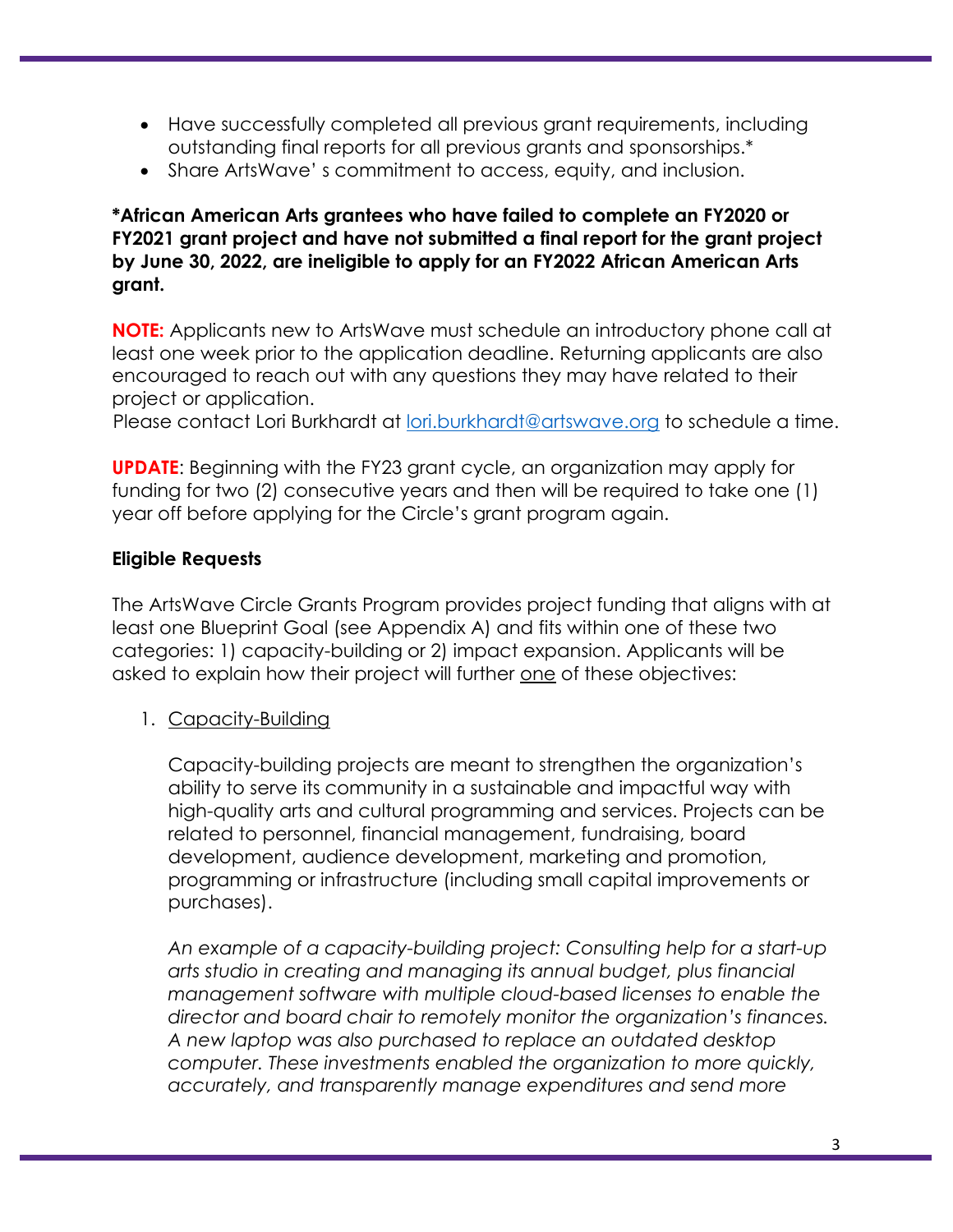*timely invoices to its clients – resulting in greater financial stability and positioning the organization for growth.*

## 2. Impact Expansion

Impact expansion projects are meant to help the organization increase the impact of already established and successful programming or services. Examples of expanded impact may include: 1) serving a new or expanded geography, 2) serving a new or expanded audience, or 3) expanding program themes or content. Strategic planning projects are also eligible. Projects can be related to personnel, marketing, and promotion, collaborations and partnerships, travel and transportation, or infrastructure (including small capital improvements or purchases).

*An example of an impact expansion project: Increased resources for teaching artists allows an after-school visual arts program to triple the number of its classes, expanding to three local schools which would otherwise lack arts programming; a mileage reimbursement is provided for the artists to travel between locations; a budget increase in art supplies allows the organization to meet the needs of larger numbers of youth engaged in creative activity.*

Eligible expenses for either category can include, but are not necessarily limited to:

- Artist or production fees
- Staff salary support
- Consultants
- Training and professional development
- Materials and supplies
- Advertising
- Digital tools and technology
- Cultural Facilities

In most cases, expenses should not have occurred prior to January 1, 2022.

ArtsWave will not award grant support to organizations that, in their constitution, bylaws, or practices, discriminate against a person or group because of age, race, national origin, ethnicity, gender, disability, sexual orientation, political affiliation, or religious belief.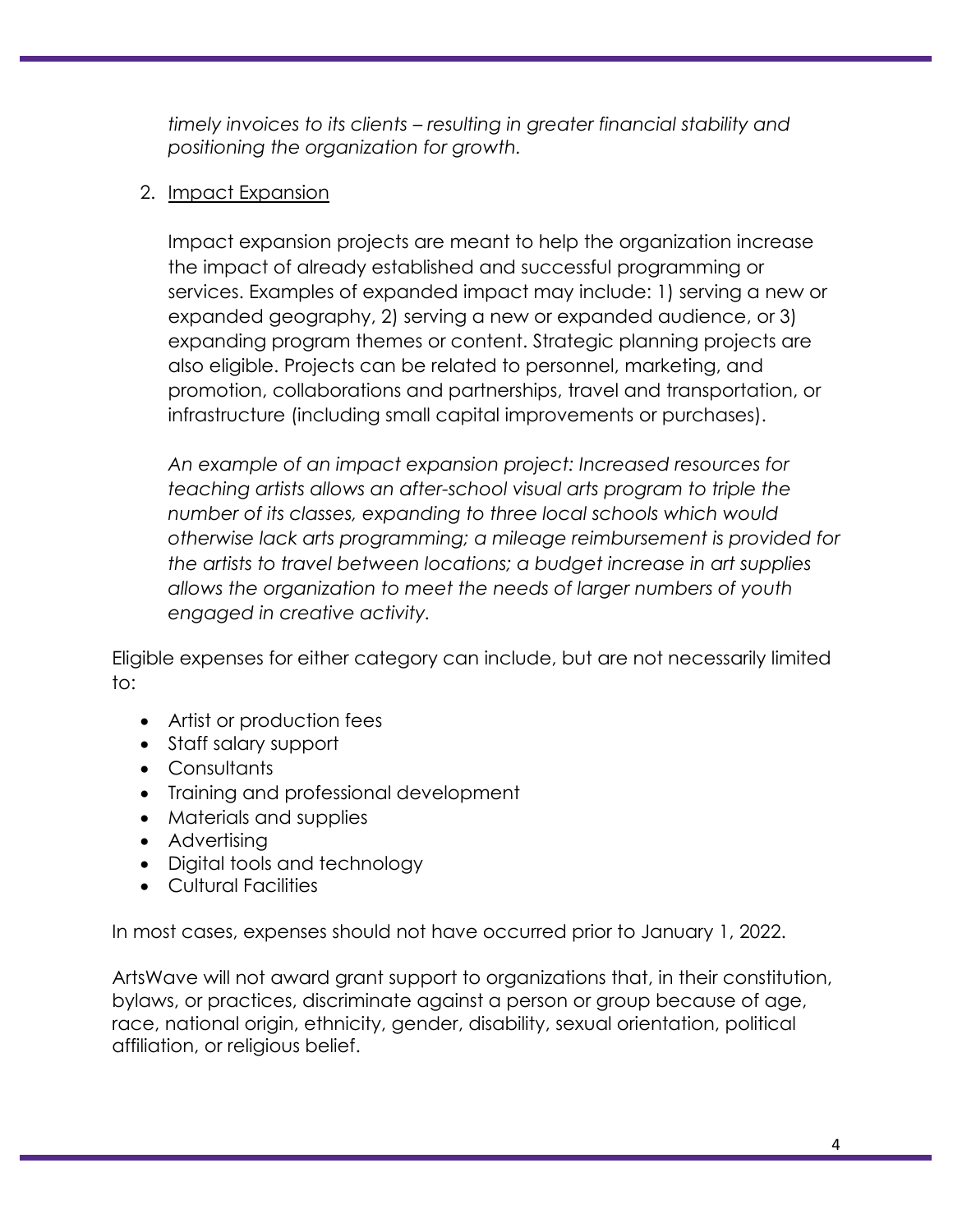#### **Grant Amounts**

The dollar amount allocated for this round of ArtsWave Circle Grants will be determined upon completion of ArtsWave's FY22 Community Campaign.

There are two funding categories based on the grant amount for which you are requesting:

Category A: You may request a grant amount between \$1,000-\$10,000 Category B: You may request a grant amount between \$10,001-\$25,000

Up to 20% of the grant request can be allocated to general administration and overhead. The total project budget should not be more than 25% of the organization's total annual operating budget.

#### **Application Instructions**

All application materials must be submitted via Submittable, ArtsWave's online grantmaking system. We strongly recommend that you begin your online application well before the due date to familiarize yourself with the online grantmaking system and to address any technical concerns. While completing your application, remember these tips:

- Be brief, clear, and direct, focusing on what is most important.
- Review panelists may have little or no prior knowledge of your organization. Create a stronger application by:
	- o not assuming reviewers have extensive knowledge of all artistic disciplines;
	- o explaining acronyms; and
	- o explaining the characteristics of your community or audience as needed.
- We recommend that you prepare your responses offline in a word processing program and then copy and paste them into the appropriate sections of the online application.
- Limit the use of bullets and other formatting in text fields.
- Add [Impact@ArtsWave.org](mailto:Impact@ArtsWave.org) to your safe senders list to ensure that you receive all communications from the online grantmaking system.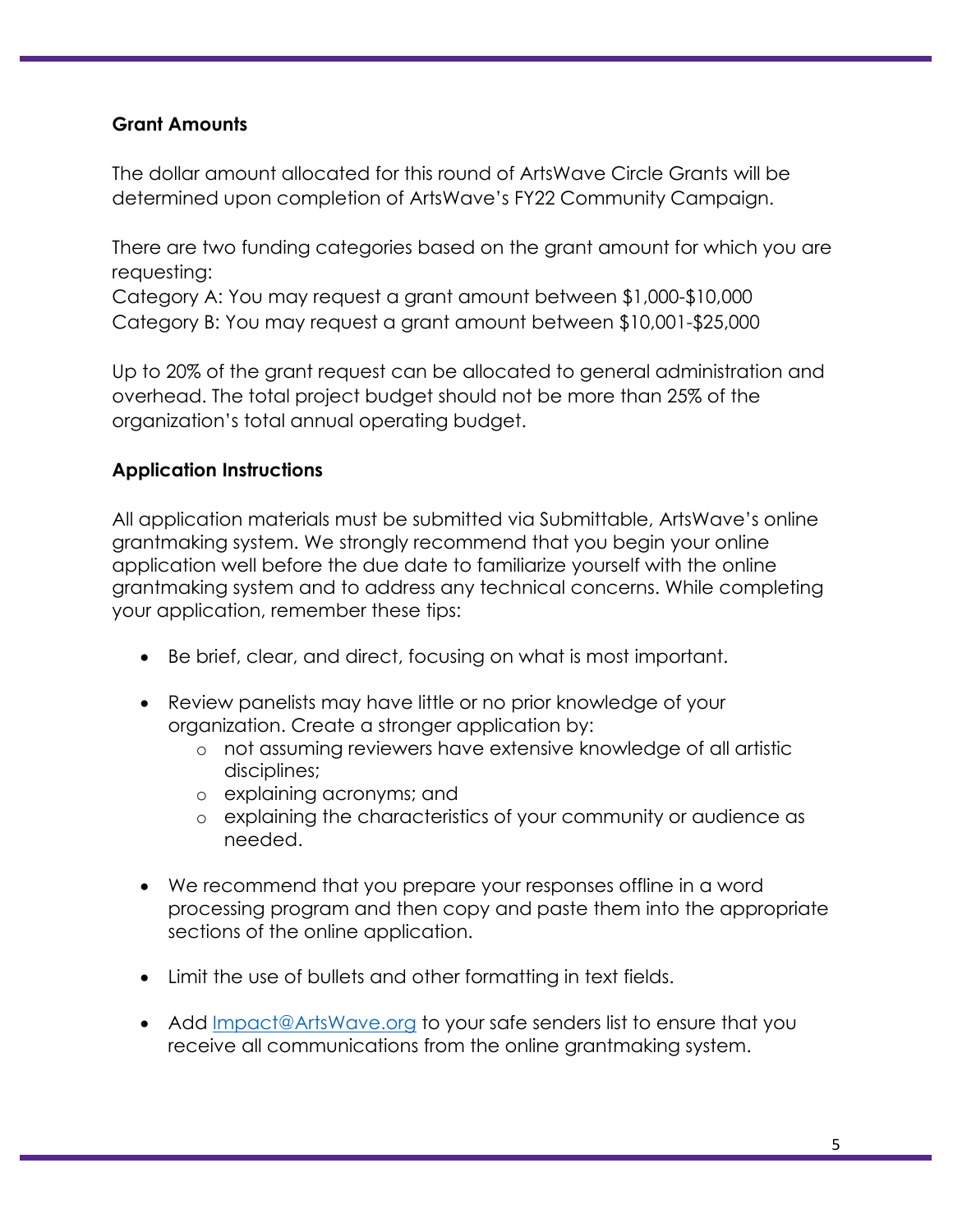• Use one of the following compatible browsers: Microsoft's Edge browser, Google's Chrome browser, Mozilla's Firefox browser, or Apple's Safari browser

The application for the FY2022 ArtsWave Circle Grant Program can be accessed using the following link: <https://artswave.submittable.com/submit>

The application consists of the following sections:

- A. Organization Information
	- a. Organization Contact Information
	- b. Grant Contact Information
	- c. Organizational Leadership and Staffing
		- i. Chief Professional Officer
		- ii. Chief Artistic Officer, if applicable
		- iii. Number of FTE, PTE, contracted, and unpaid staff, along with the percentage of BIPOC staff
		- iv. Upload of Board of Directors list
		- v. Number of Board members, along with the percentage of BIPOC members
	- d. Organization Overview
		- i. Artistic discipline
		- ii. Brief description of the organization (150-word limit)
		- iii. Audience description (150-word limit)
		- iv. Has your organization received ArtsWave funding within the past 12 months?
		- v. Does your organization have any outstanding requirements from a prior ArtsWave grant, such as a Final Report?
		- vi. Is your organization a registered 501(c)3 nonprofit?
			- 1. What is your organization's EIN/Tax ID?
		- vii. If not a 501(c)3
			- 1. Describe the nonprofit status of your organization, including your organization's relationship with an established fiscal agent
			- 2. Upload your contract or letter of agreement with your fiscal agent
			- 3. What is your fiscal agent's EIN?
		- viii. Upload your high-resolution organization logo
- B. Details of Request
	- a. Project title
	- b. Project request type
	- c. Blueprint Goal(s) selection
	- d. Project description (500-word limit)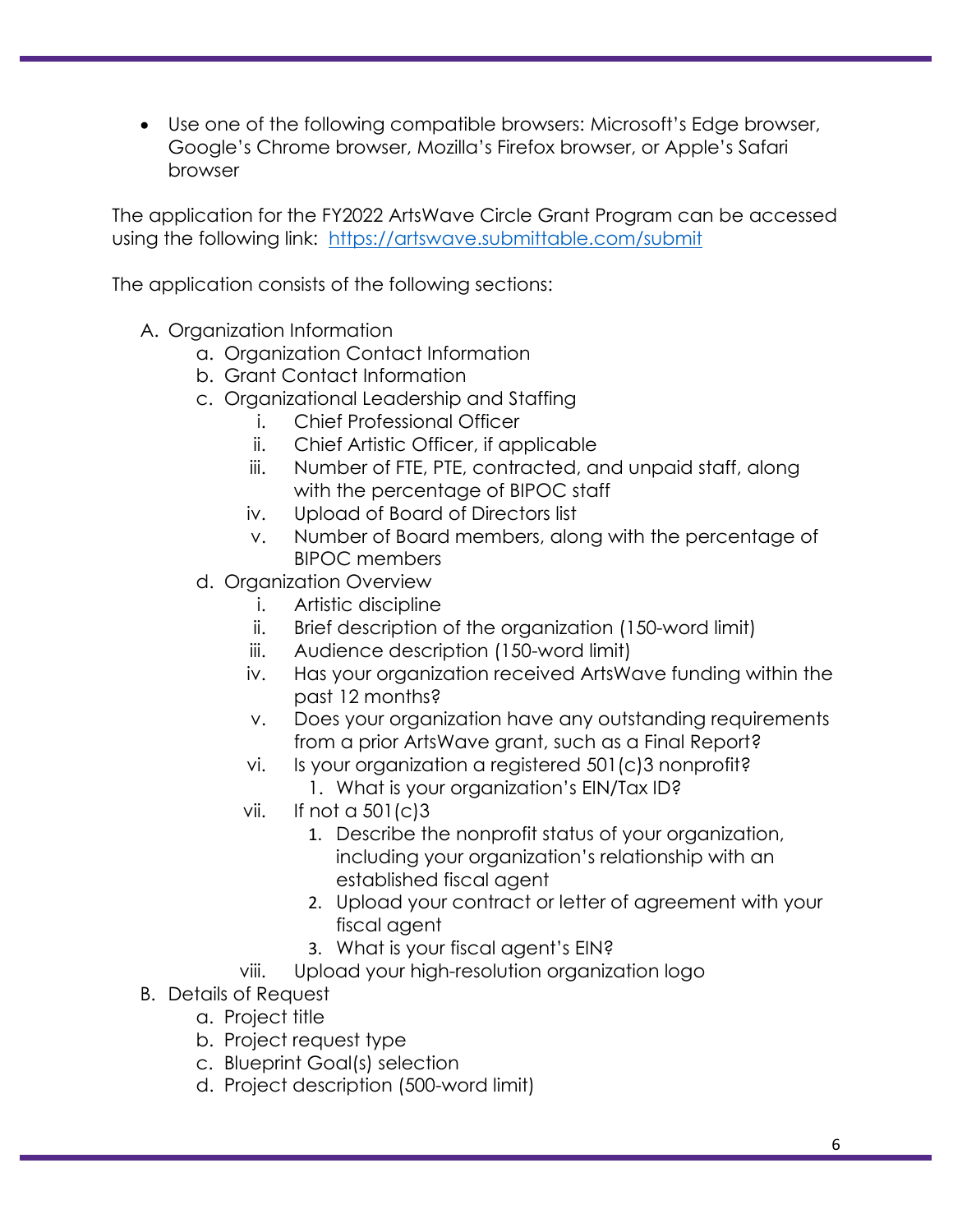- i. If Capacity-Building How will this project increase your organization's capacity to deliver high-quality, inclusive arts programming? (250-word limit)
- ii. If Impact Expansion How will this project expand your organization's impact? (250-word limit)
- e. Project start and end dates
- f. Project timeline (150-word limit)
- g. Project goals and intended outcomes (250-word limit)
- h. Outcome measurement (250-word limit)
- i. Collateral materials (attachments)
- C. Grant Amounts
	- a. Requested Grant Category
		- I. Category A: \$1000-\$10,000
		- II. Category B: \$10,001-\$25,000
	- b. Requested Grant Amount (this amount should coincide with the grant category selected and match the ArtsWave grant line entry on the budget form
- D. Financials
	- a. Annual operating budget
	- b. Total project budget
	- c. How will the funds be used? (250-word limit)
	- d. Most recent annual financial statement (attachment)
	- e. Complete the Circle's African American Arts Grant Budget Form
- E. Statement of Assurances An authorizing official will certify that s/he is authorized to submit the application on behalf of the organization and that the information submitted in the application is true and correct to the best of his/her knowledge.

All application materials must be submitted through the online grantmaking system by **5:00 pm EST on July 29, 2022**. **Late applications will not be accepted.**

# **Grant Overview Session**

ArtsWave will host a free, online webinar to go over the Circle Grant Program Guidelines and the application process. The webinar will be held on Tuesday, July 5 from noon-1 p.m. To register for the webinar, please go to [FY2022 ArtsWave Circle's Grant Overview.](https://www.eventbrite.com/e/fy2022-artswave-circles-african-american-arts-grant-program-webinar-tickets-365988991927)

The webinar session will then be recorded and made available on ArtsWave's website.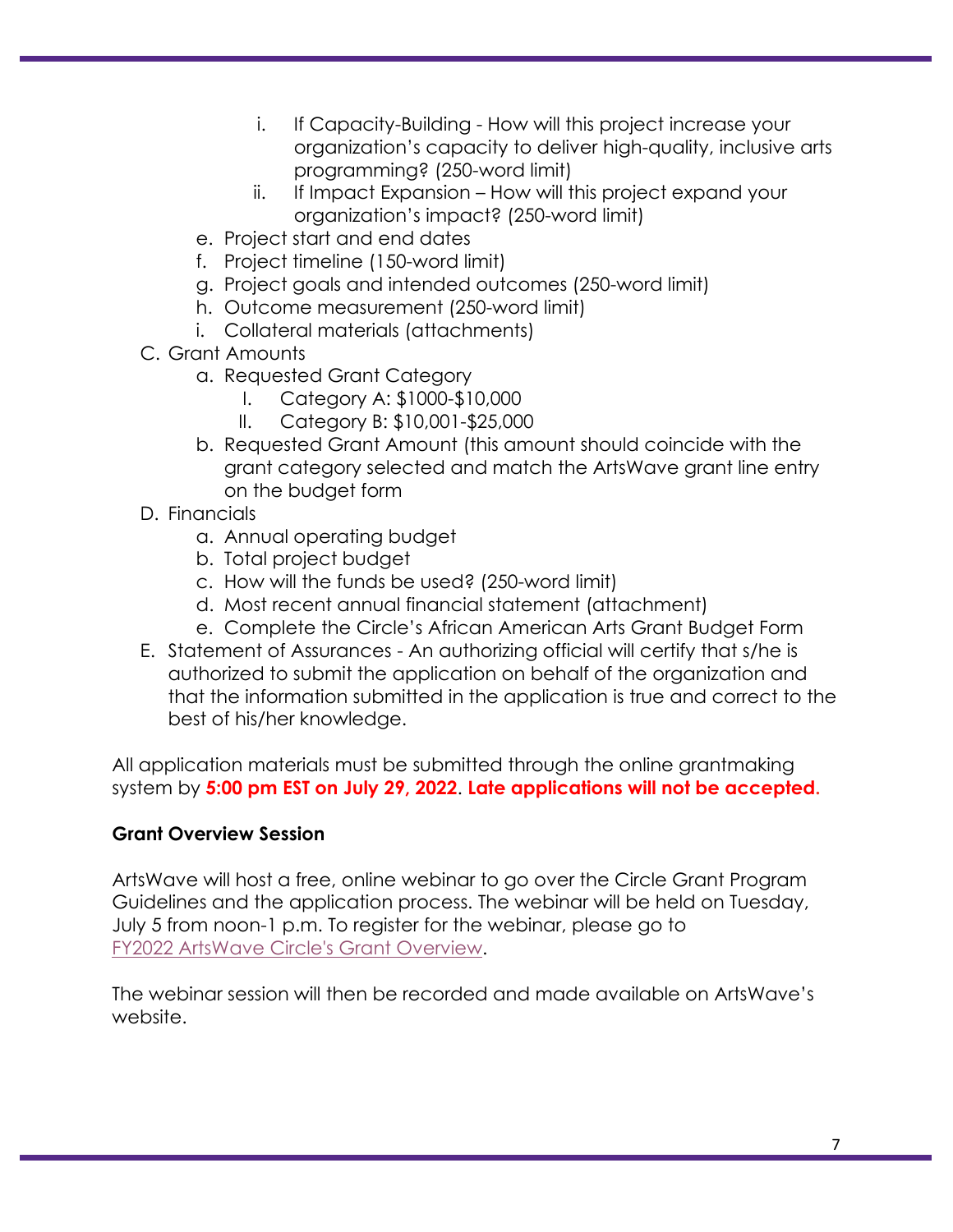#### **Grant Writing Workshops**

ArtsWave will also host two online Grant Writing Workshops as free resources in conjunction with the release of this grant program. The first workshop provides a comprehensive grant writing guide and will be held on Wednesday, July 13 from noon-1 p.m. To register for this webinar, please go to [ArtsWave Grant Writing](https://www.eventbrite.com/e/artswave-grant-writing-workshop-tickets-365995260677)  [Workshop.](https://www.eventbrite.com/e/artswave-grant-writing-workshop-tickets-365995260677)

The second workshop will focus on financial documentation and budgets and will be held on Friday, July 15 from noon-1 p.m. To register for this webinar, please go to [ArtsWave Grant Writing Workshop: Financial Documentation and](https://www.eventbrite.com/e/artswave-grant-writing-workshop-financial-documentation-and-budgets-tickets-366002392007)  [Budgets.](https://www.eventbrite.com/e/artswave-grant-writing-workshop-financial-documentation-and-budgets-tickets-366002392007)

## **Determination of Grant Award and Amount**

All applications will be reviewed by a panel consisting of community volunteers and ArtsWave staff. Successful applications will:

- Clearly state how ArtsWave funding will either build capacity or enable impact expansion
- Clearly describe the organization's current or desired constituents and/or audience
- Clearly describe the short to long-term goals for the organization and how this grant will help achieve those goals
- Align with one or more objectives of ArtsWave's Blueprint for Collective Action in the Arts Sector
- Include a reasonable budget that supports an achievable result
- Specify one or more measurable outcomes
- Adhere to ArtsWave grant guidelines

Requests may be funded in full or in part.

## **Grant Requirements**

Upon notification of award, grant recipients must submit a grant acceptance form and attend a grant marketing review webinar on Thursday, September 1 at noon. If the recommended award is less than the project request, ArtsWave may ask you to complete an updated budget form as a part of the acceptance materials. A single grant payment will be issued once the grant acceptance form has been received.

Final Reports will be assigned once award distribution is made to provide immediate access for the grantee and to streamline internal administrative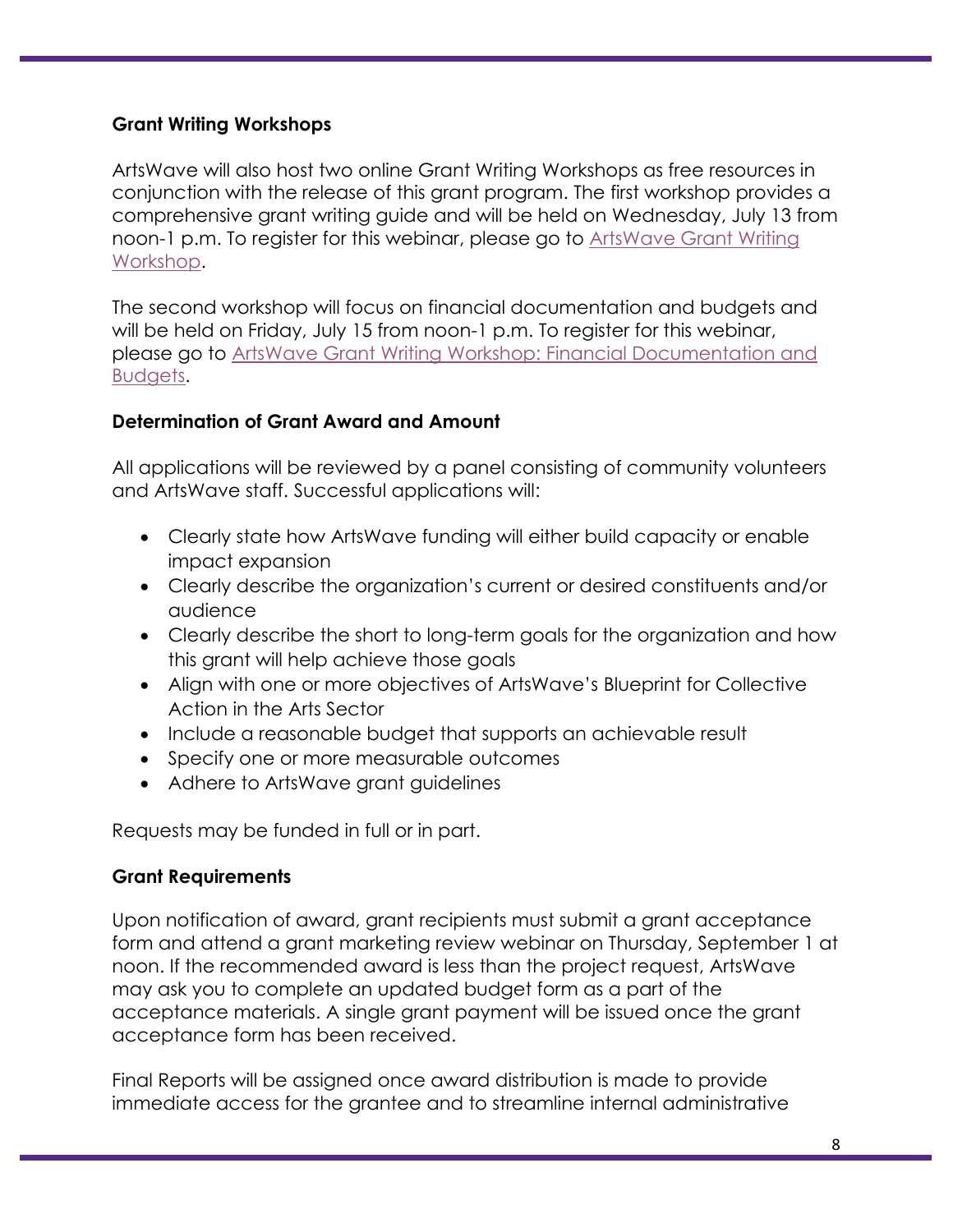processes. All final reports are due upon completion of the project, but no later than July 31, 2023. All requirements must be submitted through Submittable.

Any organization receiving ArtsWave funding must fulfill all grant requirements outlined in the grantee handbook for the duration of the grant period and accurately represent its organization and its activities in all documents submitted to ArtsWave.

# **Key Dates**

| Grant<br>Overview<br>Session | <b>Grant Writing</b><br><b>Workshops</b> | <b>Application</b><br><b>Deadline</b> | Funding<br><b>Decision</b> | Grant<br><b>Marketing</b><br><b>Review</b> | <b>Final Report</b><br>Due |
|------------------------------|------------------------------------------|---------------------------------------|----------------------------|--------------------------------------------|----------------------------|
| July 5, 2022*                | July 13, 2022<br>and July 15,<br>2022    | July 29, 2022**                       | August 26,<br>2022         | September 1<br>2022                        | July 31, 2023              |

**\*** attendance is not required to submit a grant application**; To register for the overview session:** [FY22 ArtsWave Circle's Grant Overview.](https://www.eventbrite.com/e/fy2022-artswave-circles-african-american-arts-grant-program-webinar-tickets-365988991927.)

\*\* application closes at 5 p.m. on the deadline date; **late applications will not be accepted**

# **Contact ArtsWave**

Additional application questions may be directed to Lori Burkhardt, Grant Programs Coordinator, at (513) 632-0123 or [lori.burkhardt@artswave.org.](mailto:lori.burkhardt@artswave.org)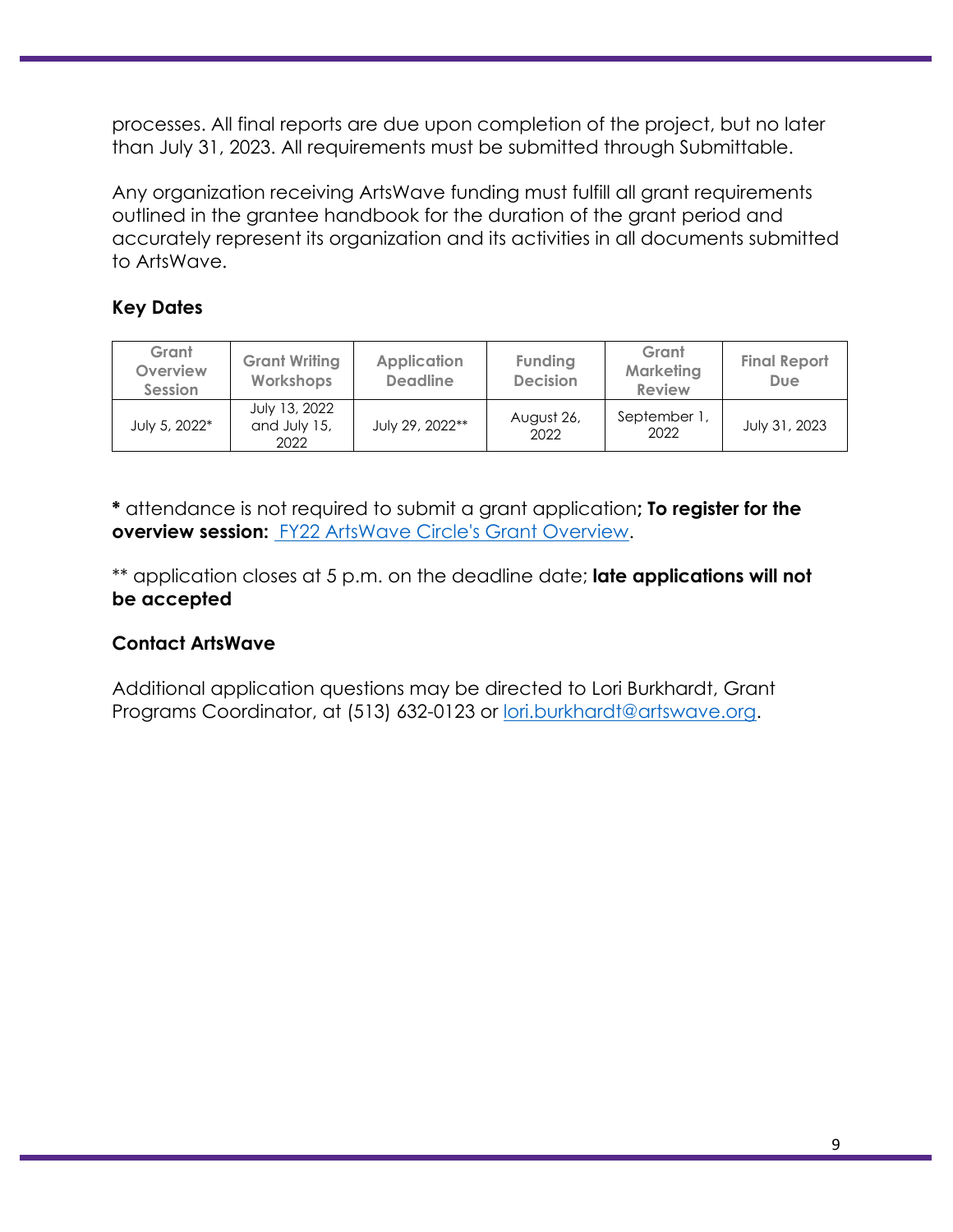# **Appendix A: Blueprint for Collective Action**

#### **Our Vision – A more vibrant regional economy and more connected community for all.**

# **Overview**

By supporting a wide variety of art forms and providing strategic leadership for the arts sector in the broader community, ArtsWave creates an environment where the growing impact of the arts is felt and celebrated by the entire community.

The Blueprint for Collective Action provides a focus for ArtsWave's community investments and strategic initiatives for the next ten years. The Blueprint is designed to achieve three things:

- Align with broader community objectives;
- Provide more clarity and specificity around the kinds of activities and outcomes ArtsWave desires; and
- Leverage more support from the community by demonstrating relevance to the community.

By focusing the ArtWave's investment strategy, the Blueprint is intended to stake a bold vision for the region for enhanced impact through the arts by establishing five community goals and creating a roadmap for their achievement.

## **Blueprint Goals and Roles**

The Blueprint is based on the following principles:

- All goals have equal priority.
- Every arts organization plays a part in achieving our collective goals through a wide variety of activities and programs that create community impact - some new, many already established.
- Individual arts organizations (of any size or discipline) can play specific roles in support of the achievement of each goal.
- No single arts organization can fulfill all roles for all goals all the time. A diverse arts community supporting many different types of organizations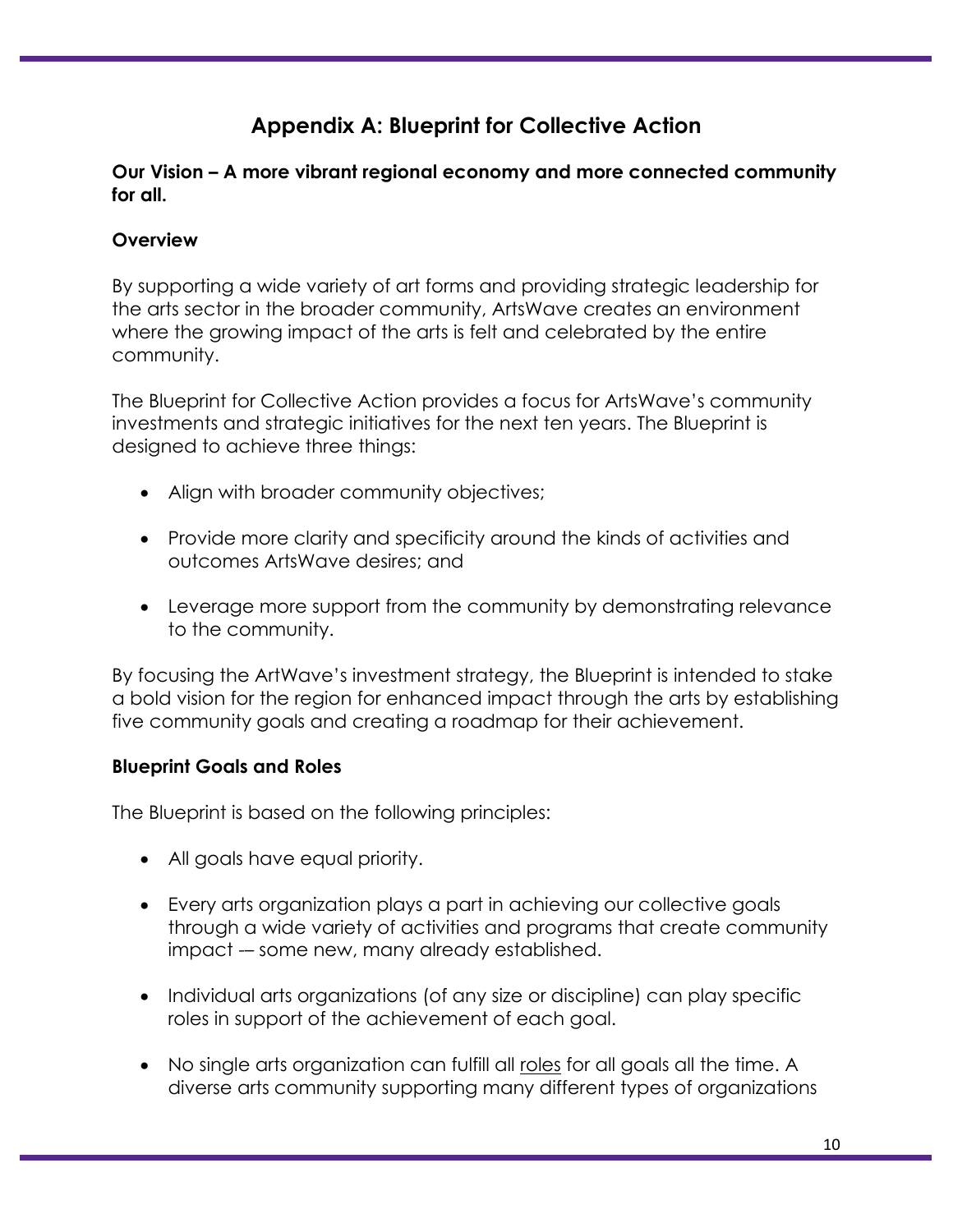and activities is necessary to fulfill all roles and achieve all goals.

- A single activity or program may fulfill several roles and may advance progress on more than one goal.
- ArtsWave, too, has specific roles to play in the achievement of each goal. ArtsWave must leverage its position as leader, connector, aggregator, and partner to build capacities sector-wide.

#### **ARTS PUT CINCINNATI ON THE MAP**

Greater Cincinnati's innovative arts scene attracts talent, visitors, and business to the region.

**GOAL: To be a more competitive region for talent attraction by leveraging arts that are perceived as extraordinary**

#### **Roles for Arts Organizations:**

- To design new or unexpected artistic collaborations
- To create arts experiences that are active, immersive, and social; and that stretch the boundaries of the art form
- To improve and employ digital capabilities and use of social media to reach and engage digitally oriented or remote audiences
- To participate in collaborative efforts to increase earned media and leverage paid media/marketing opportunities
- To develop and share stories that distinguish the region through its arts

#### **ARTS DEEPEN ROOTS IN THE REGION**

Residents who are engaged in the arts – whether as volunteers, artists, or audience members – have a stronger and more positive connection to the community.

**GOAL: To deepen feelings of engagement and connection to the community by widening participation in arts experiences, especially those that resonate with adults age 40 and under**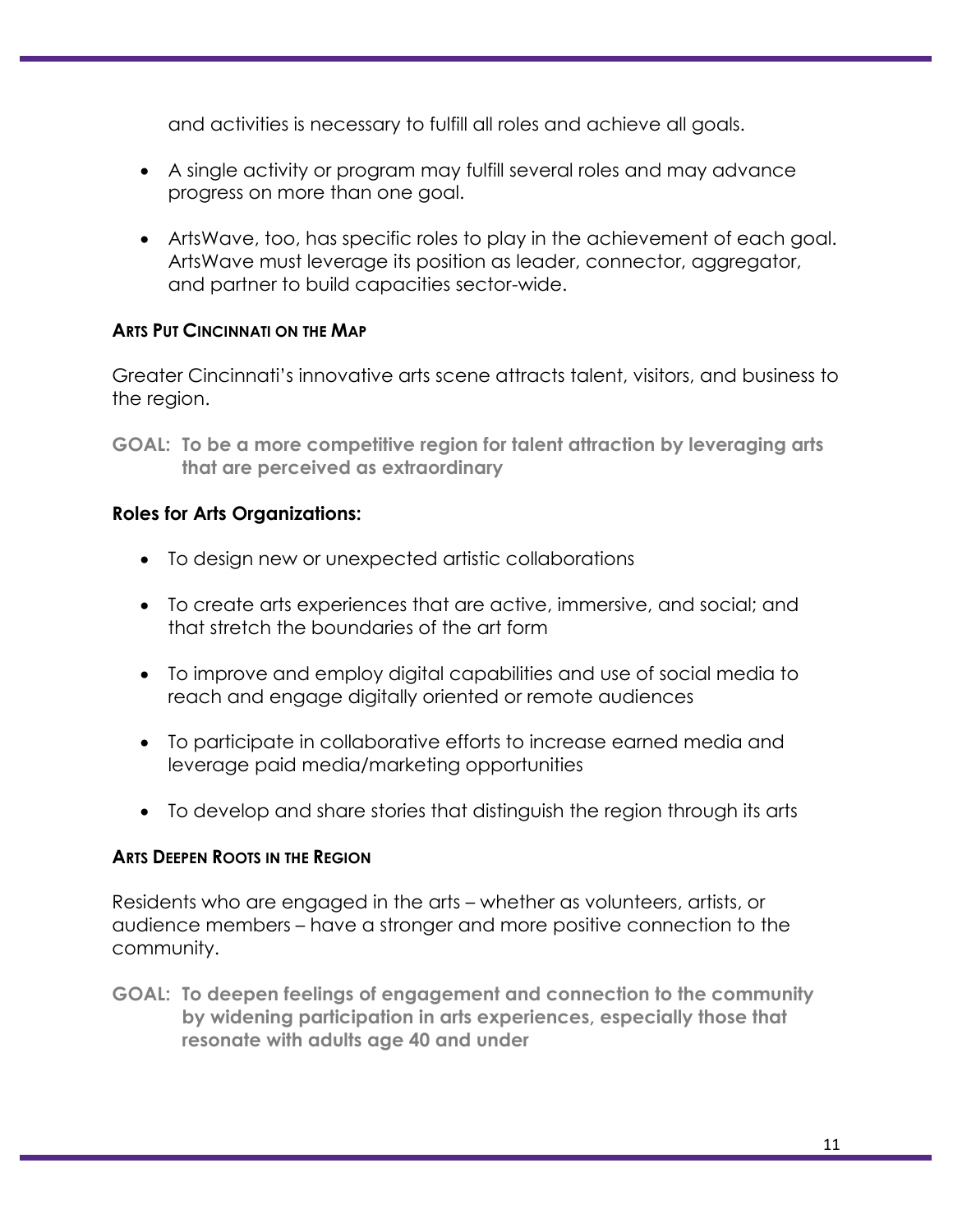#### **Roles for Arts Organizations:**

- To create arts experiences that are participatory, social, recurring, and encourage personal investment in the organization and/or community
- To create arts experiences for college students and young professionals
- To develop partnerships and collaborations with local colleges and universities
- To involve college students and young professionals at all levels of organizational decision-making

#### **ARTS BRIDGE CULTURAL DIVIDES**

When the arts reflect and celebrate the diversity of our community, residents build a greater understanding and appreciation of cultural differences.

**GOAL: To promote cross cultural understanding by increasing the availability and accessibility of arts experiences that include and represent all races and ethnicities**

## **Roles for Arts Organizations:**

- To present works of art created by artists of all races and ethnicities
- To create arts experiences that include artists of all races and ethnicities
- To create and/or present art that tells the story(ies) of all races and ethnicities
- To create shared arts experiences for people of all races and ethnicities
- To identify and establish partnerships and collaborations that support equitable access to arts experiences for people of all races and ethnicities
- To involve at all levels of organizational decision-making people who reflect the broadest possible racial and ethnic diversity
- To develop cross-cultural artistic partnerships and collaborations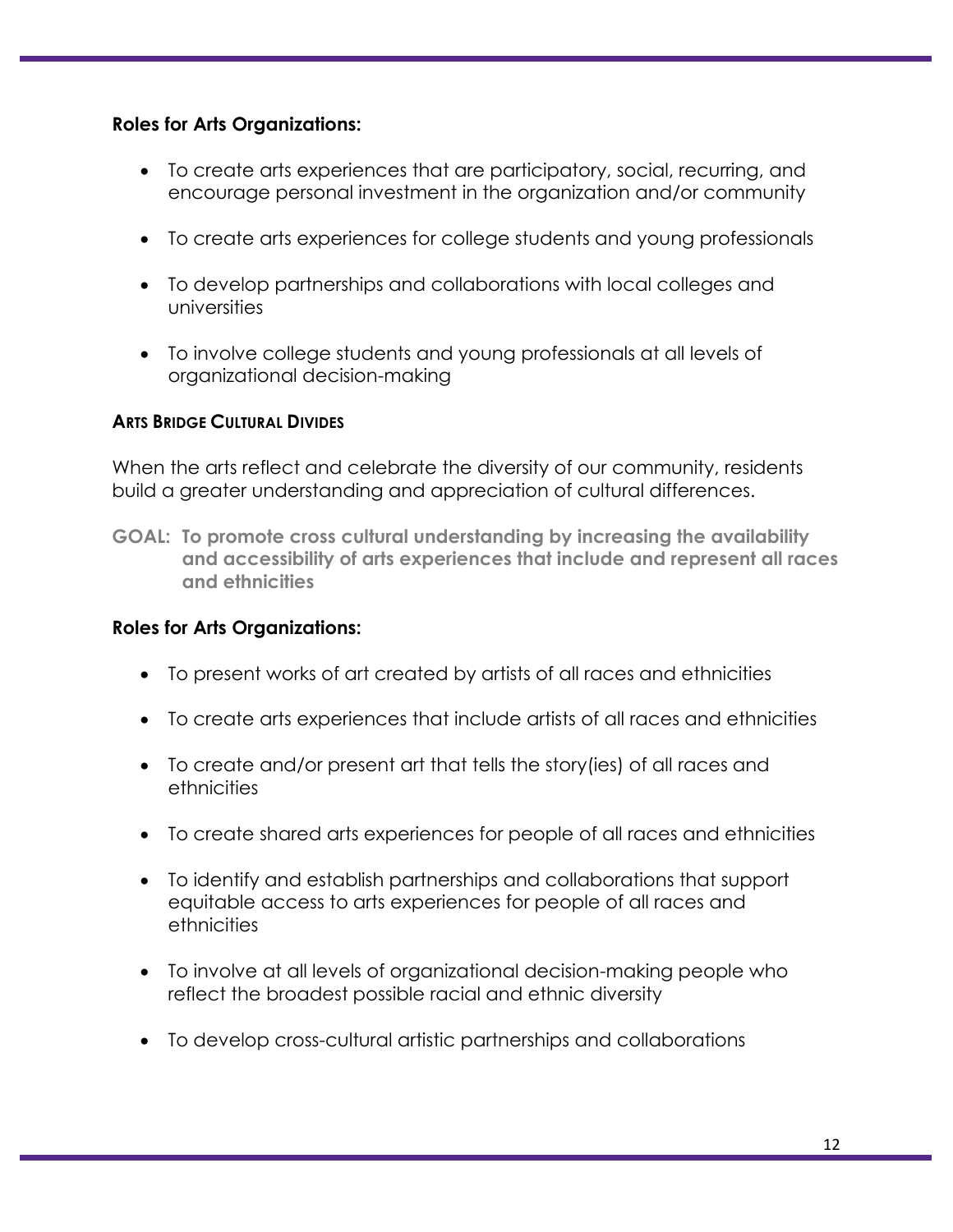#### **ARTS ENLIVEN NEIGHBORHOODS**

Community arts centers, galleries, and theaters serve as vital hubs for neighborhood activity that supports local business and builds civic pride.

**GOAL: To enhance the vibrancy of neighborhoods, particularly those that are underserved and/or revitalizing, by increasing the availability and accessibility of arts organizations and opportunities**

#### **Roles for Arts Organizations:**

- To establish partnerships and collaborations within the neighborhood in which the organization is physically located
- To create an environment where all members of the organization's surrounding neighborhood feel welcome
- To increase the variety and frequency of arts experiences embedded in or accessible to neighborhoods throughout the region
- To improve the aesthetics of the region's neighborhoods
- To enliven indoor and outdoor public spaces throughout the region with arts experiences
- To optimize the use of resources already present in neighborhoods throughout the region to support equitable access to arts experiences
- To improve and employ digital capabilities and use of social media to reach and engage neighborhoods

#### **ARTS FUEL CREATIVITY AND LEARNING**

The arts have the power to transform education both by improving learning of core curriculum and teaching skills like creativity, collaboration, and critical thinking.

**GOAL: To promote the development of 21st century skills by ensuring that all children in the region, particularly those that are underserved, have access to multiple arts opportunities**